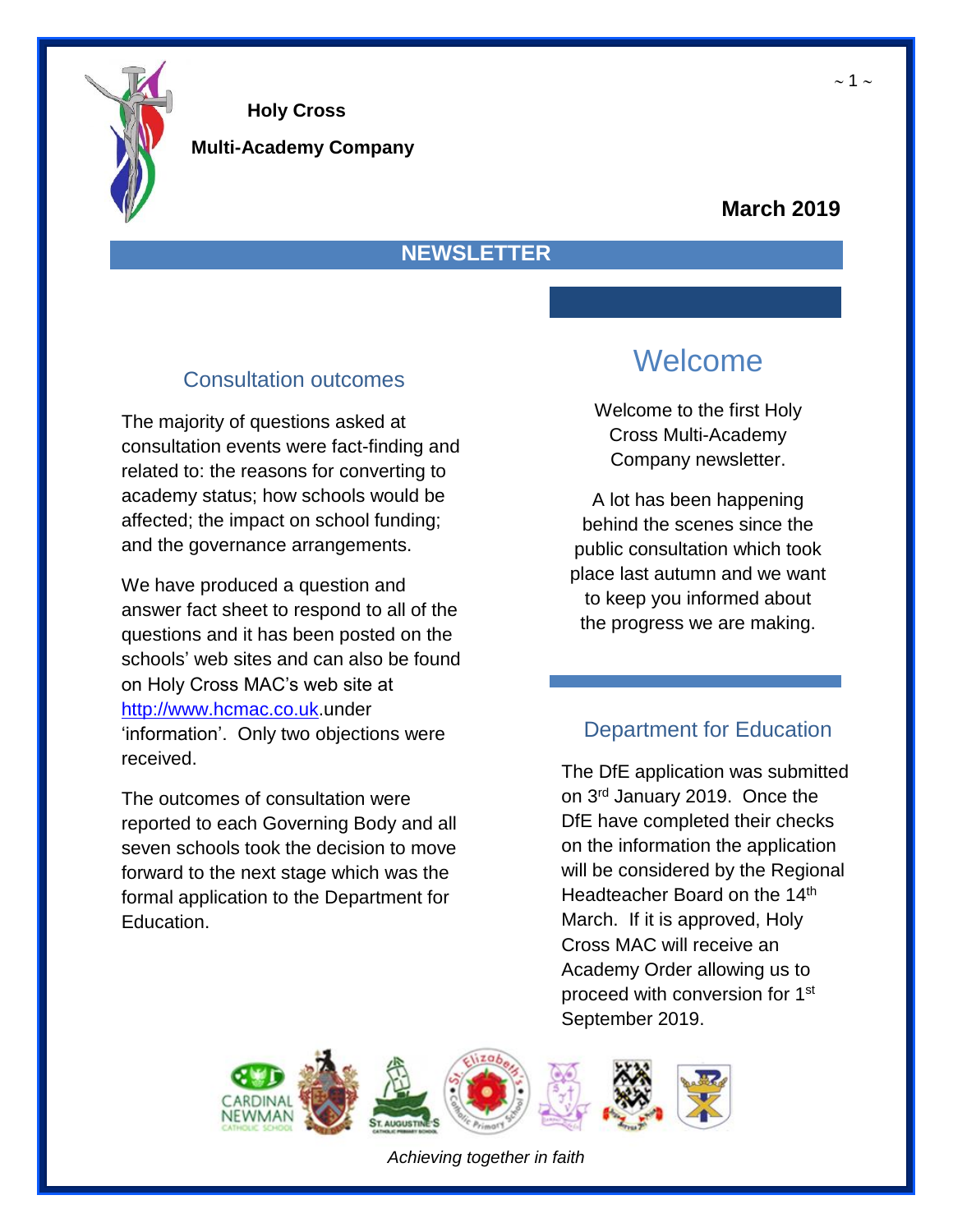

**Multi-Academy Company**

# Our Vision

Headteachers and Chairs of Governors from our seven schools have worked collaboratively to develop a mission statement and a motto for Holy Cross MAC and we have been fortunate enough to benefit from the skills of a talented young designer who has produced the beautiful new logo which incorporates the Coventry cross of nails.



As Holy Cross schools we are already seeing the benefits of working even more closely together and we firmly believe that this will enable us to deliver an excellent Catholic education for all our pupils.

# Mission

Our school communities are united as the family of God to provide an outstanding Catholic education for all our pupils. With Christ at the centre of all we do, we will inspire every child to be the best person they can be by developing their God given gifts and talents.

# **Motto**

*Achieving together in faith*

### Next steps

- Following approval from the Regional Headteacher Board formal consultation with staff on the Transfer of Undertakings (Protection of Employment)
- Recruitment to the posts of Catholic Senior Executive Leader and Chief Operating Officer.



*Achieving together in faith*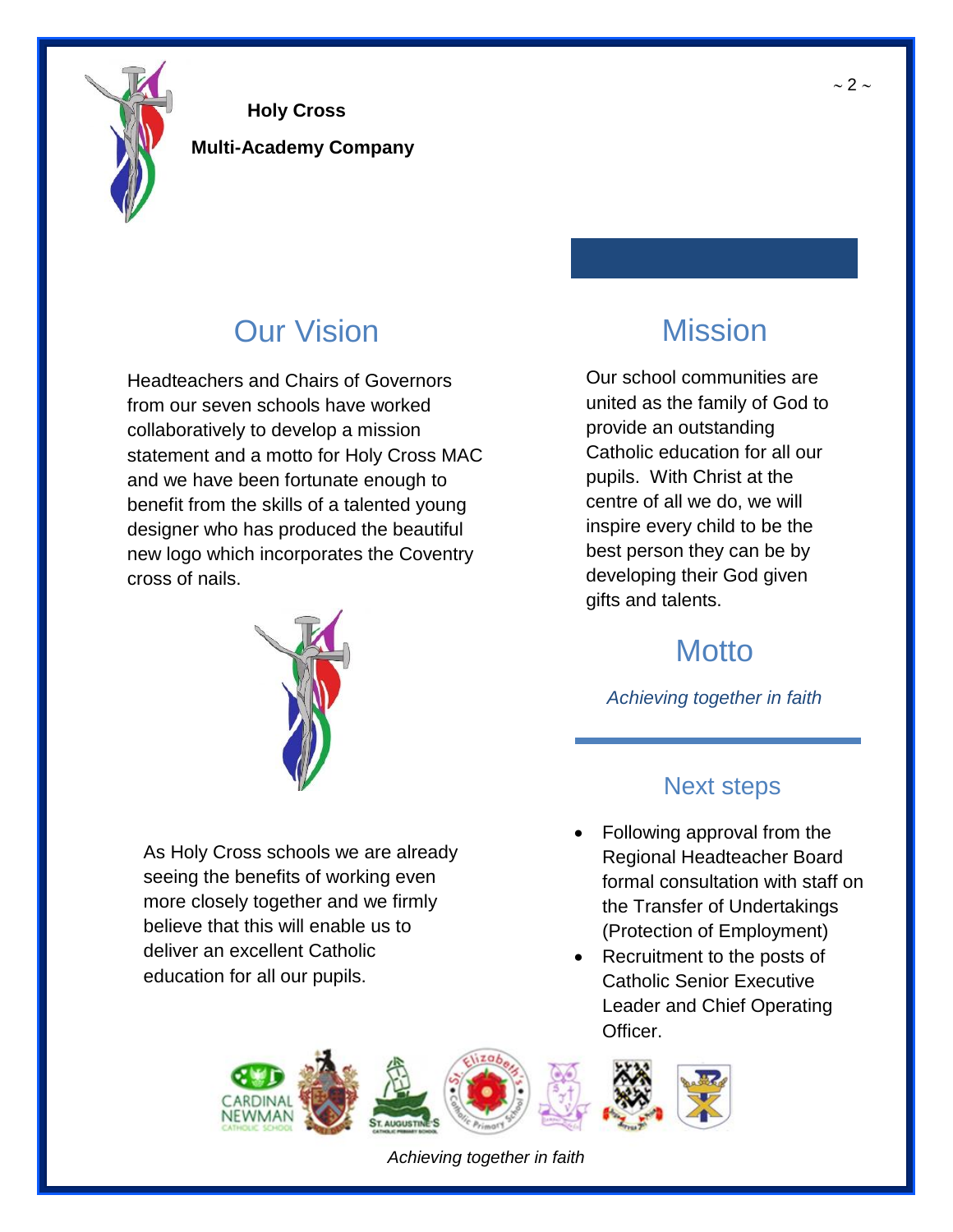

**Multi-Academy Company**

## **News**

## St Thomas More



After a robust and thorough interview process, Governors are pleased to announce the appointment of Mrs Sarah Collins as our new Headteacher from Easter 2019. Mrs Collins is an experienced Deputy Head Teacher at Holy Family school where she has also served a term as Acting Head. Mrs Collins is very keen to get to know everyone within the community and work with us to drive the school forward. Thank you for your prayers and support through this process.

Amanda Kelly, on behalf of the Governing Body

### Holy Cross MAC Catholic Senior Executive Leader

The new position of Catholic Senior Executive Leader (CSEL) for Holy Cross MAC will be advertised this month in the Times Educational Supplement. The successful candidate will be a practising Catholic who is accountable to the MAC Board and will be responsible for *all* of our MAC schools.

The CSEL will work closely with Board members and Headteachers to establish and develop the MAC, to secure outstanding education in all of our schools and to maximise capacity and resources.

We will be looking for an experienced and inspiring education and systems leader who will bring enthusiasm and creativity to this exciting new role.

Further information and application details can be found on our web site at:

[http://www.hcmac.co.uk/.](http://www.hcmac.co.uk/)



*Achieving together in faith*